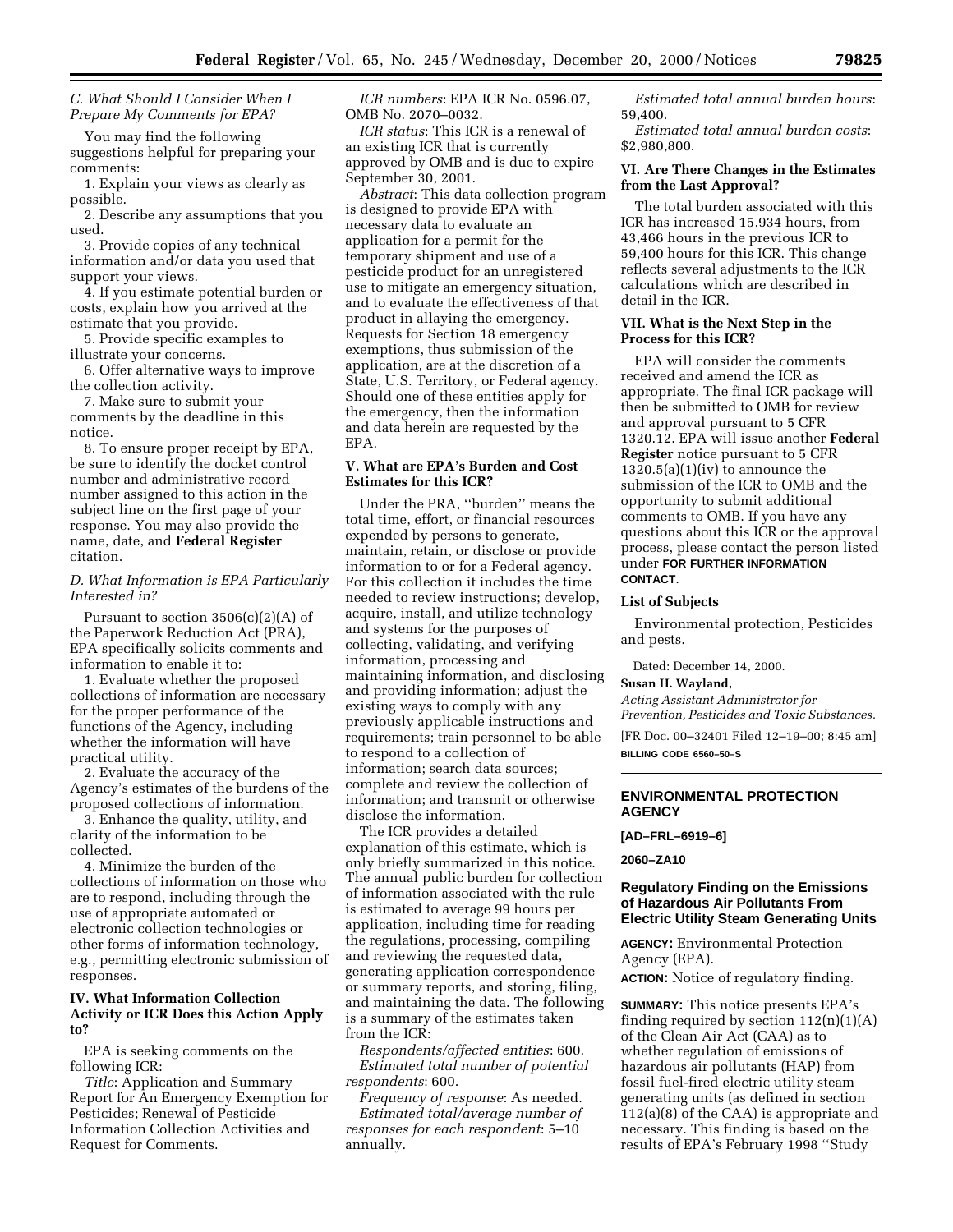of Hazardous Air Pollutant Emissions from Electric Utility Steam Generating Units—Final Report to Congress' (utility RTC), and on information obtained subsequent to the utility RTC concerning HAP emissions to the atmosphere from electric utility steam generating units. In the utility RTC, the EPA indicated that coal- and oil-fired electric utility steam generating units are significant emitters of HAP, including mercury which is emitted from coal-fired units, and which EPA identified as the HAP of greatest concern to public health from the industry. Based on the available information, the Administrator finds that regulation of HAP emissions from coal- and oil-fired electric utility steam generating units under section 112 of the CAA is appropriate and necessary. As a result, this notice adds coal-and oil-fired electric utility steam generating units to the list of source categories under section  $112(c)$  of the CAA. Also in the utility RTC, the EPA indicated that the impacts due to HAP emissions from natural gas-fired electric utility steam generating units were negligible based on the results of the study. The Administrator finds that regulation of HAP emissions from natural gas-fired electric utility steam generating units is not appropriate or necessary. The EPA does not believe that the definition of electric utility steam generating unit found in section 112(a)(8) of the CAA encompasses stationary combustion turbines. Therefore, the finding concerning natural-gas fired electric utility steam generating units does not apply to stationary combustion turbines. **ADDRESSES:** Docket No. A–92–55, containing information used in development of this notice, is available for public inspection and copying between 8:00 a.m. and 5:30 p.m., Monday through Friday, excluding legal holidays. The docket is located in EPA's Air and Radiation Docket and Information Center, Waterside Mall, Room M–1500, 401 M Street, SW, Washington, DC 20460, or by calling (202) 260–7548. A reasonable fee may be charged for copying docket materials. **FOR FURTHER INFORMATION CONTACT:** Mr. William Maxwell, Emission Standards Division (MD–13), U.S. EPA, Research Triangle Park, North Carolina 27711, telephone number (919) 541–5430, facsimile number (919) 541–5450, electronic mail address

<maxwell.bill@epa.gov>.

**SUPPLEMENTARY INFORMATION:** *Docket*. The docket is an organized file of all the information submitted to or otherwise relied upon by EPA in the development of this regulatory finding. The principal

purpose of the docket is to allow interested parties to identify and locate documents that serve as a record of the process engaged in by EPA which resulted in the publication of today's finding.

*World Wide Web*. In addition to being available in the docket, an electronic copy of today's notice will be posted on the Technology Transfer Network's (TTN) policy and guidance information page *<http://www.epa.gov/ttn/oarpg>* under ''Recent Actions.'' The TTN provides information and technology exchange in various areas of air pollution control. If more information regarding the TTN is needed, call the TTN HELP line at (919) 541–5384.

## **I. What Is the Statutory Authority and Background of This Finding?**

Today's finding is issued under the authority of section  $112(n)(1)(A)$  and 112(c) of the CAA. Section 112(n)(1)(A) requires that, after considering the results of the study mandated by the same section and reported in the utility RTC, the Administrator determine whether regulation of HAP emissions from electric utility steam generating units is appropriate and necessary. The study was initiated following enactment of the 1990 Amendments to the CAA, which included section  $112(n)(1)(A)$ . Data were gathered, and the utility RTC was prepared. Section 112(c) provides that the Administrator shall list categories of sources of the air pollutants contained in the section 112(b) list. The listing of source categories under section 112(c) is a dynamic process. (See ''Initial List of Categories of sources under Section 112(c)(1) of the Clean Air Act Amendments of 1990,'' 57 FR 31576.) Decisions as to the description and scope of source categories listed will be perfected during the course of the rulemaking process for each listed category and will take account of improvements in available information and analysis during the rulemaking. A draft utility RTC was submitted for scientific peer review in July 1995, and, concurrently, was made available for public review (60 FR 35393). A public meeting to obtain comments from the scientific peer review panel was held on July 11–12, 1995 in Research Triangle Park, North Carolina. In addition, a public outreach meeting was held on July 13, 1995 in Durham, North Carolina, at which time the public was invited to present oral comments on its interpretation of the ''results of the study.'' The utility RTC was finalized in February 1998 and released to Congress and the public. In the final utility RTC, the EPA stated that, for the utility

industry, mercury from coal-fired electric utility steam generating units was the HAP of greatest concern for public health.

To further inform the regulatory finding, the EPA issued an information collection request under the authority of section 114 of the CAA to all coal-fired electric utility steam generating units requesting coal data from such units for calendar year 1999. Certain units were also required to conduct stack tests to evaluate their HAP emissions. In addition, the EPA solicited data from the public through a February 29, 2000 notice (65 FR 10783). Another public meeting was held on June 13, 2000 in Chicago, Illinois, where the public was invited to provide EPA with their views on what the regulatory finding should be (65 FR 18992).

Further, the EPA undertook an evaluation of the mercury control performance of various emission control technologies that are either currently in use on electric utility steam generating units for pollutants other than mercury or that could be applied to such units for mercury control. The evaluation was conducted along with other parties, including the Department of Energy (DOE).

In addition, at the direction of Congress, the EPA funded the National Academy of Sciences (NAS) to perform an independent evaluation of the available data related to the health impacts of methylmercury and provide recommendations for EPA's reference dose (RfD—the amount of a chemical which, when ingested daily over a lifetime, is anticipated to be without adverse health effects to humans, including sensitive subpopulations). The NAS conducted an 18-month study of the available data on the health effects of methylmercury and provided EPA a report of its findings in July 2000.

# **II. What Has EPA Learned From the Utility RTC and the Subsequent Data-Gathering Activities?**

The following four sections present a summary of the information and conclusions presented in the utility RTC along with the information obtained subsequent to publishing the utility RTC.

## *A. Health Hazard Assessment*

The EPA evaluated exposures, hazards, and risks due to HAP emissions from coal-, oil-, and natural gas-fired electric utility steam generating units. Much of the assessment focused on inhalation exposure. However, multipathway exposures (*e.g.,* inhalation plus ingestion) were considered for six HAP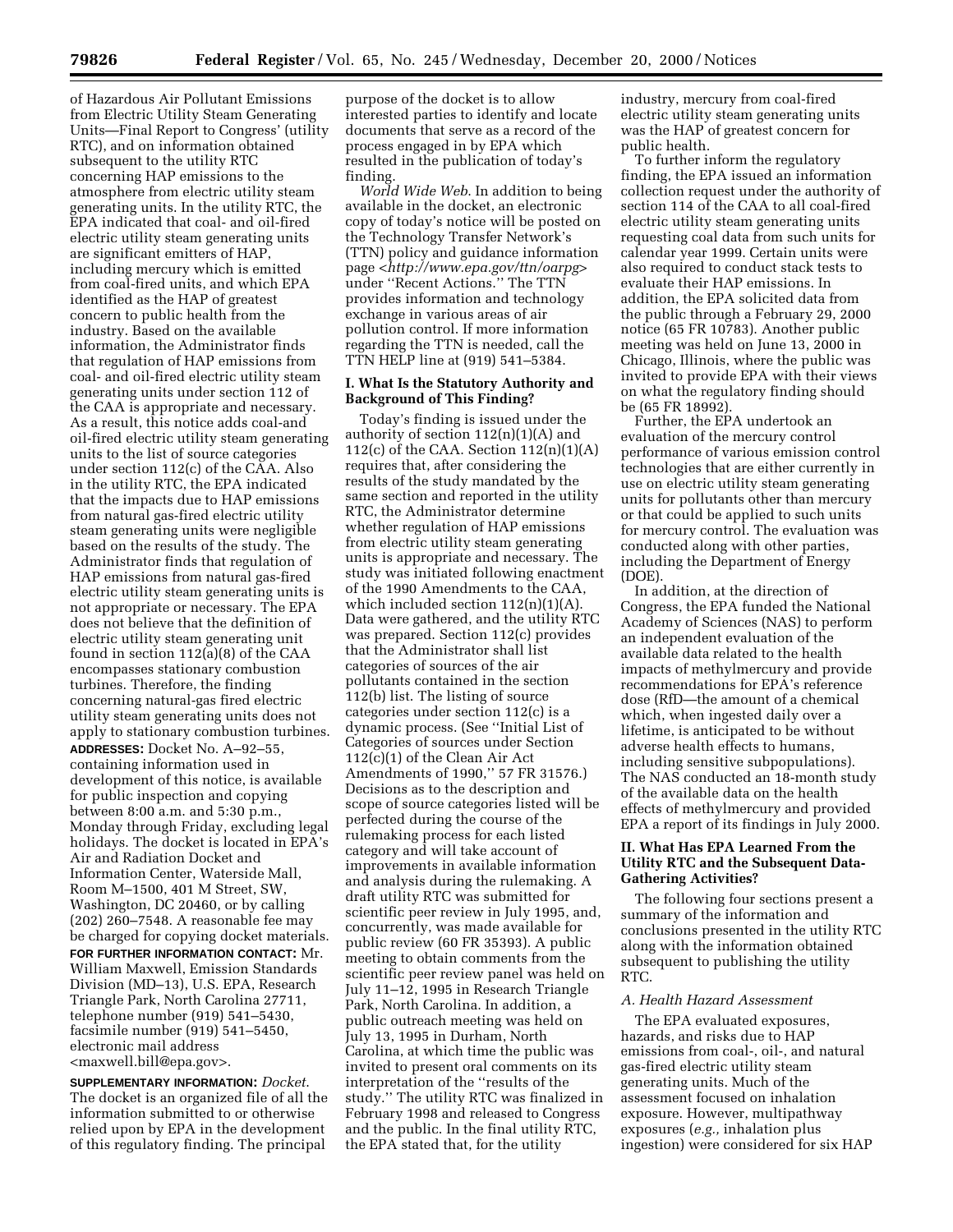(mercury, radionuclides, arsenic, cadmium, lead, and dioxins). The assessment for radionuclides was relatively extensive and included multipathway modeling for all facilities identified in the utility RTC. The analysis for mercury was primarily based on information obtained from EPA's December 1997 ''Mercury Study Report to Congress'' (mercury RTC) and included a multipathway modeling assessment of mercury from four model electric utility plants. Screening level multipathway exposure modeling analyses were also conducted for arsenic and dioxins. For the other two HAP (cadmium and lead), a qualitative assessment of potential concerns for multipathway exposure was presented; multipathway modeling was not conducted for those two HAP. The methods and results of the analyses are presented in the utility RTC.

Based on the assessment of hazards and risks due to emissions of HAP from electric utility steam generating units, mercury is the HAP of greatest concern. Mercury is highly toxic, persistent, and bioaccumulates in food chains. Mercury emitted from electric utility steam generating units (and other sources), primarily in the elemental or divalent forms, is transported through the atmosphere and eventually deposits onto land or water bodies (with the divalent form depositing nearer the source than the elemental form). Once deposited, the chemical form of mercury can change (through a methylation process) into methylmercury which is a highly toxic, more bioavailable, form that biomagnifies in the aquatic food chain (*e.g.,* fish). Nearly all the mercury that accumulates in fish is methylmercury. Fish consumption dominates the pathway for human and wildlife exposure to mercury. As of July 2000, 40 States and American Samoa have issued fish advisories for mercury. Thirteen of those States have issued advisories for all water bodies in their State, and the other 27 States have issued advisories for over 1,900 specific water bodies.

Because the developing fetus is the most sensitive to the effects of methylmercury, the greatest concern is the consumption of mercury contaminated fish by women of childbearing age. Also of particular concern are subsistence fish-eating populations that may be consuming fish from contaminated waterbodies. The EPA estimates that about 7 percent of women of childbearing age (*i.e.*, between the ages of 15 and 44 years) are exposed to methylmercury at levels exceeding its RfD of 0.1 microgram per kilogram body weight per day (0.1 ug/

kg/day). The risk following exposures above the RfD is uncertain, but risk increases with increasing exposure. About 1 percent of women have methylmercury exposures 3 to 4 times the methylmercury RfD. The NAS, in its July 2000 report ''Toxicological Effects of Methylmercury,'' affirmed EPA's assessment of methylmercury toxicity and the level of its RfD.

Most of the mercury currently entering U.S. water bodies and contaminating fish is the result of air emissions which, following atmospheric transport, deposit onto watersheds or directly to water bodies. Wastewater discharges also contribute to environmental loadings, but to a much lesser degree than air emissions. Based on modeling conducted for the mercury RTC, the EPA estimates that roughly 60 percent of the total mercury deposited in the U.S. comes from U.S. anthropogenic air emission sources; the percentage is estimated to be even higher in certain regions (*e.g.*, northeast U.S.). The remainder of the mercury deposited from the air comes from natural emission sources, reemissions of historic global anthropogenic mercury releases, and from anthropogenic sources outside the U.S. In the mercury RTC, the EPA concluded that, given the total mass of mercury estimated to be emitted from all anthropogenic sources and EPA's modeling of the atmospheric transport of emitted mercury, coal combustion and waste incineration most likely bear the greatest responsibility for direct anthropogenic mercury deposition to the continental U.S. Mercury emissions from waste incineration (including municipal waste combustors and hospital/medical/ infectious waste incinerators) have been declining substantially over the last decade largely due to regulations issued by EPA. Electric utility steam generating units (which are not currently regulated for mercury emissions) are the largest source of mercury emissions in the U.S., estimated to emit about 30 percent of current U.S. anthropogenic emissions. There is a plausible link between emissions of mercury from anthropogenic sources (including coalfired electric utility steam generating units) and methylmercury in fish. Therefore, mercury emissions from electric utility steam generating units are considered a threat to public health and the environment. It is acknowledged that there are uncertainties regarding the extent of the risks due to electric utility mercury emissions. For example, there is no quantification of how much of the methylmercury in fish consumed by the

U.S. population is due to electric utility emissions relative to other mercury sources (*e.g.*, natural and other anthropogenic sources). Nonetheless, the available information indicates that mercury emissions from electric utility steam generating units comprise a substantial portion of the environmental loadings and are a threat to public health and the environment. The EPA believes that it is not necessary to quantify the amount of mercury in fish due to electric utility steam generating unit emissions relative to other sources for the purposes of this finding.

With regard to the other HAP, arsenic and a few other metals (*e.g.*, chromium, nickel, cadmium) are of potential concern for carcinogenic effects. Although the results of the risk assessment indicate that cancer risks are not high, they are not low enough to eliminate those metals as a potential concern for public health. Dioxins, hydrogen chloride, and hydrogen fluoride are three additional HAP that are of potential concern and may be evaluated further during the regulatory development process.

The other HAP studied in the risk assessment do not appear to be a concern for public health based on the available information. However, because of data gaps and uncertainties, it is possible that future data collection efforts or analyses may identify other HAP of potential concern.

## *B. Emissions*

In developing the utility RTC, the EPA examined HAP emissions test data acquired by the DOE, electric utility companies and organizations, and EPA itself. Further, using section 114 authority, the EPA obtained data from each coal-fired electric utility unit to update and refine the information on mercury emissions from such units. After evaluating various methods to estimate the emissions, the EPA estimates that the industry emitted 43 tons of mercury in 1999 from 1,149 units at 464 coal-fired plants.

The analyses of the data obtained are explained in the utility RTC and in subsequent documentation. Table 1 of this notice presents estimated 1990 and 2010 nationwide HAP emissions from electric utility steam generating units as presented in the utility RTC. The estimates account for projected changes in the population of units, fuel consumption, and control device configurations. Coal- and oil-fired electric utility steam generating units are major sources (as defined in section 112(a)(1) of the CAA) of hydrogen chloride and hydrogen fluoride emissions, emit a significant number of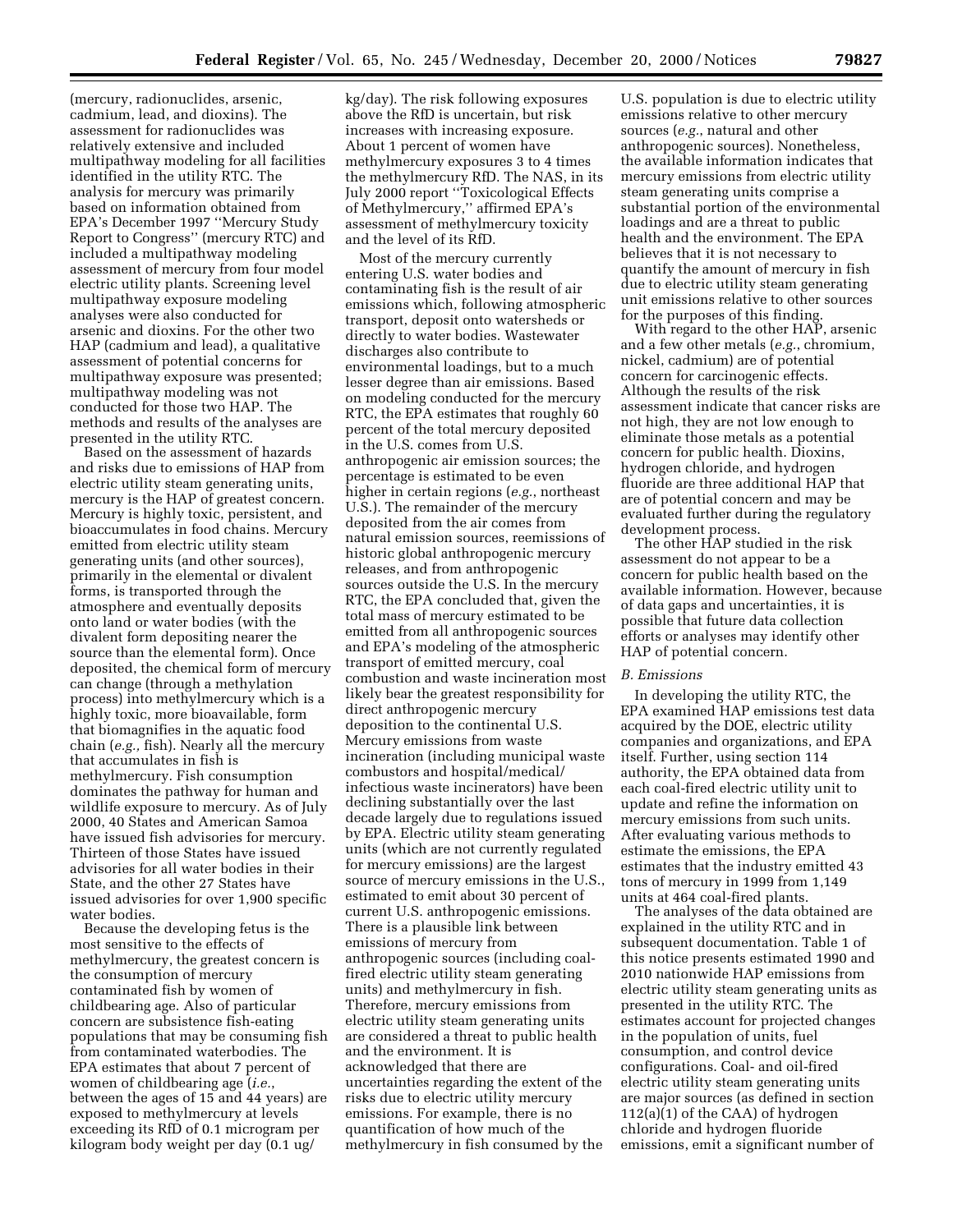the 188 HAP on the section 112(b) list, and are the leading anthropogenic

sources of mercury emissions in the U.S.

| TABLE 1.—SELECTED NATIONWIDE ESTIMATED HAP EMISSIONS |  |  |
|------------------------------------------------------|--|--|
|                                                      |  |  |

| <b>HAP</b> | Selected nationwide HAP emis-<br>sions estimates<br>(tons/year) |          |                    |                    |             |      |
|------------|-----------------------------------------------------------------|----------|--------------------|--------------------|-------------|------|
|            |                                                                 |          | Oil                |                    | Natural gas |      |
|            | Coal                                                            |          |                    |                    | 1990        | 2010 |
|            | 1990                                                            | 2010     | 1990               | 2010               |             |      |
|            | 61                                                              | 71       |                    |                    | 0.15        | 0.25 |
|            | 7.1                                                             | 8.2      | 0.5                | 0.4                |             |      |
|            | 3.3                                                             | 3.8      |                    | 0.9                |             |      |
|            | 73                                                              | 87       | 4.7                | 2.4                |             |      |
|            | 0.000097                                                        | 0.000108 | $2 \times 10^{-5}$ | $3 \times 10^{-6}$ |             |      |
|            |                                                                 |          |                    |                    | 36          | 57   |
|            | 143,000                                                         | 155,000  | 2.860              | 1.450              |             |      |
|            | 19,500                                                          | 27,500   |                    |                    |             |      |
|            | 75                                                              | 87       | 10.6               | 5.4                |             |      |
|            | 164                                                             | 219      | 9.3                | 4.7                |             |      |
|            | 46                                                              | 60       | 0.25               | 0.13               |             |      |
| Nickel     |                                                                 |          | 393                | 198                | 2.2         | 3.5  |

For mercury, it was estimated in the utility RTC that the industry emitted approximately 46 tons in 1990 (51 tons in 1994) and was projected to emit approximately 60 tons in 2010 from 1,026 units at 426 coal-fired plants. The new information obtained under section 114 authority corroborates the emissions estimates. The increase in the number of units over that of the utility RTC results primarily from the identification of additional co-generation facilities meeting the section 112(a)(8) definition. The quality of the 1999 data is considered to be significantly better than that of the data reported in the utility RTC. Specific coal data, including the mercury content, were obtained for each coal-fired unit in the U.S. over the entire year; previously, State-average data were used. In addition, the control performance of existing control devices for each of the three major species of mercury (divalent, elemental, and particulate) were available; for the utility RTC, only total mercury values were available. The new data allowed EPA to significantly refine and improve its analyses and evaluate various methodologies in estimating nationwide mercury emissions from coal-fired electric utility steam generating units.

## **C. Alternative Control Strategies**

Recent data show the technologies used to control criteria pollutants (particulate matter (PM), nitrogen oxides (  $NO<sub>X</sub>$ ) and sulfur dioxide ( $SO<sub>2</sub>$ )) are effective in controlling emissions of nearly all HAP except mercury. In addition, combinations of controls for criteria pollutants can lead to varying levels of control, and in some cases full control, of mercury emissions. The application of technologies used to

control mercury emissions in conjunction with technologies used to control other pollutants, an approach called multipollutant control, can substantially reduce or offset the costs of HAP control.

Potential strategies for controlling mercury and other HAP emissions include the use of: precombustion controls (*e.g.*, fuel switching, coal switching, coal cleaning); combustion modification methods used to control  $NO<sub>x</sub>$  emissions; flue gas cleaning technologies that can be used to control emissions of criteria pollutants and HAP; and nontraditional controls such as demand side management and energy conservation.

Conversion of coal- and oil-fired units to natural gas firing effectively eliminates HAP emissions. Although conversion of coal-fired units to oil combustion will decrease emissions of some HAP, including mercury, it could increase emissions of others (especially nickel). Because of the wide variability in the trace metal contents of coals, switching coals generally may not result in consistently reduced HAP emissions. Current methods of coal cleaning remove portions of the trace metals contained within the coal; the average emissions reductions range from approximately 30 percent for mercury to

Nontraditional control methods (*e.g.*, demand side management, energy conservation, pollution prevention) have the potential to result in reduced HAP emissions, but the extent to which that is possible is currently uncertain. The nontraditional controls reduce HAP emissions through the avoided generation of HAP rather than by their

removal from the exhaust gas stream. Mercury in the flue gas from coal combustion may be present in three

different forms. The forms, called species, include elemental mercury, divalent oxidized forms, and mercury adsorbed onto the surface of fly ash or other particles. The capture of mercury is highly dependent on the relative amount of mercury species that are present in the flue gas. Particulate bound mercury can easily be removed in conventional PM emission control devices such as electrostatic precipitators (ESP) and fabric filters (FF). Divalent forms of mercury are generally soluble in water and can be captured in wet scrubbers. Wet flue gas desulfurization (FGD) systems generally capture more than 90 percent of the divalent mercury, which may represent a 20 to 80 percent removal of the total mercury. Elemental mercury is insoluble in water, does not react with alkaline reagents used in FGD systems, and cannot be captured in wet scrubbers. Both the elemental and divalent forms of mercury can be adsorbed onto porous solids (*e.g.*, fly ash, powdered activated carbon, calcium-based acid gas sorbents) for subsequent removal in a PM control device, although elemental mercury is more difficult to adsorb onto solid surfaces than are the divalent forms of mercury. Bituminous coals contain higher concentrations of chlorine and other constituents that promote the oxidation and capture of mercury in conventional air pollution control devices. In contrast, flue gas from the combustion of subbituminous and lignite coals typically have higher amounts of the more difficult to control elemental form of mercury.

The available data indicate that installation of low- $NO<sub>X</sub>$  burners and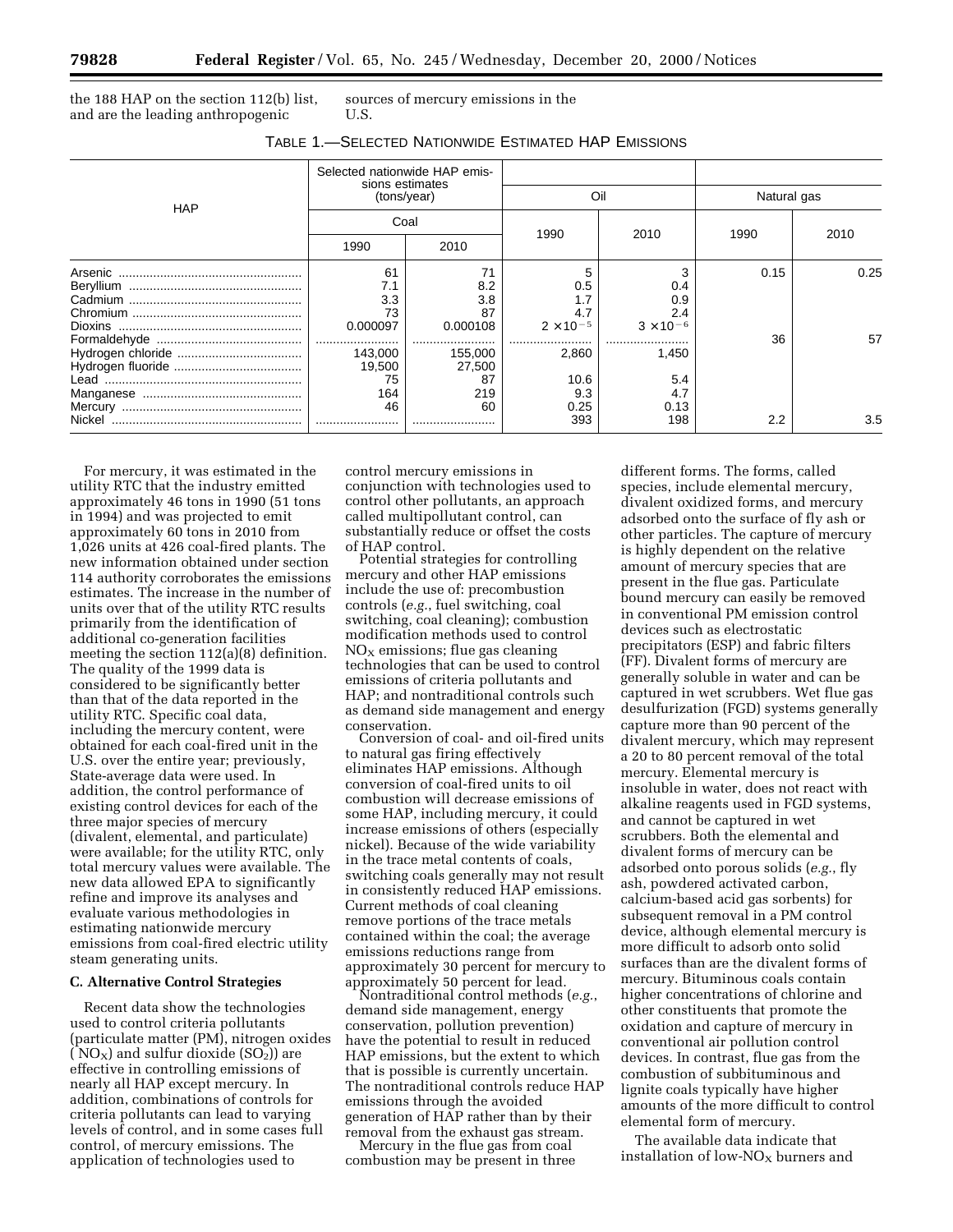other combustion modification methods in pulverized coal-fired units may increase the carbon content of the fly ash. Mercury emissions may then be reduced through adsorption onto the fly ash carbon and subsequent capture in the PM control device. The improved mercury capture may come at the expense of slightly higher emissions of organic HAP. Cyclone-fired units emit low amounts of fly ash and reduce the chances of mercury adsorption and capture as particle-bound mercury. Fluidized bed combustion systems typically have high flue gas concentrations of high carbon-content fly ash and high levels of mercury capture in PM emission control devices.

Electrostatic precipitators and FF generally remove greater than 90 percent of all trace metallic HAP, with the exception of mercury. They are not effective in reducing emissions of gasphase HAP, which include trace organic HAP and HAP such as hydrogen chloride and hydrogen fluoride.

Mechanical collectors and wet PM scrubbers are not generally effective in reducing HAP emissions. Mechanical collectors capture only HAP that are associated with large particles; fineparticle HAP and gas-phase HAP pass through and are emitted to the atmosphere. Wet PM scrubbers are moderately effective in reducing watersoluble HAP but do not effectively reduce HAP emissions associated with fine particulate or hydrophobic volatile organic HAP.

Dry scrubbers which employ a spray dryer adsorber (SDA) in conjunction with an ESP or FF are typically very effective in reducing HAP emissions. In SDA systems, water containing an acid gas sorbent is sprayed into a reaction vessel where the acid gases and other pollutants are reacted to form solid particles that can be collected in a downstream PM control device. Some coal-fired utilities that use bituminous coal in pulverized coal-fired units have shown mercury capture in excess of 90 percent in SDA/FF systems.

Wet FGD systems are capable of capturing nearly all HAP other than mercury and more than 90 percent of the divalent and particle bound mercury. Mercury removal in wet FGD systems may range from less than 20 to more then 80 percent, depending on the type of coal and combustion system used. Mercury capture in such units can be improved by the use of catalysts or reagents to increase the conversion of elemental mercury to soluble divalent forms of mercury.

Recent research indicates that mercury removal may be enhanced through the use of oxidizing agents (that convert elemental mercury to the ionized form) or through the use of sorbents (that adsorb the mercury onto solid particles). Enhanced mercury removal may also be achieved through greater use of multipollutant control options. Recent data indicate that the use of selective catalytic or noncatalytic reduction for  $NO<sub>X</sub>$  control may also oxidize mercury and, therefore, enhance mercury control.

Thus, EPA's analysis of potential HAP control strategies allows EPA to conclude that, during the regulatory development process, effective controls for mercury and other HAP can be shown to be feasible.

#### *D. Conclusions*

The following conclusions summarize those presented in the utility RTC and those based on the information subsequently obtained and are based on the currently available scientific data. The conclusions, as a whole, support a finding that regulation of coal-and oilfired electric utility steam generating units for HAP is appropriate and necessary.

1. Fossil fuel-fired electric utility steam generating units (coal-and oilfired units in particular) emit a significant number of the 188 HAP included on the section 112(b) list. Estimated growth in the number of, and fuel use by, electric utility steam generating units (particularly coal-fired units) during the period 1990 to 2010 will result in an overall increase in HAP emissions. The new data gathered to date corroborate the previous nationwide mercury emissions estimate and confirm that electric utility steam generating units are the largest anthropogenic source of mercury in the U.S.

2. Mercury is highly toxic, persistent, and bioaccumulates in the food chain. Mercury emissions are transported through the atmosphere and eventually deposit onto land or water bodies. The deposition can occur locally near the source or at long distances (*e.g.*, hundreds or thousands of miles away). The air transport and deposition patterns of mercury emissions depend on various factors, including: The form of mercury released (divalent mercury deposits nearer to the source whereas elemental mercury enters the global pool and deposits farther from the source); the stack height and meteorology; and chemical transformations during transport in the atmosphere. Once deposited, the chemical form of mercury can change into methylmercury (through a methylation process), which is a more toxic form that biomagnifies up the

aquatic food chain. Fish consumption dominates the pathway for human and wildlife exposure to mercury. There is a plausible link between emissions of mercury from anthropogenic sources (including coal-fired electric utility units) and methylmercury in fish.

3. Neurotoxicity is the health effect of greatest concern with methylmercury exposure. Methylmercury has a relatively long half-life in the human body (averaging about 70 to 80 days). Dietary methylmercury is almost completely absorbed into the blood and distributed to all tissues including the brain; it also readily passes through the placenta to the fetus and fetal brain. The developing fetus is considered most sensitive to the effects from methylmercury; therefore, women of childbearing age are the population of greatest concern. Offspring born of women exposed to relatively high levels of methylmercury during pregnancy have exhibited a variety of developmental neurological abnormalities, including delayed developmental milestones, cerebral palsy, and reduced neurological test scores. Studies suggest that far lower levels of in utero exposures have resulted in delays and deficits in learning abilities. It is also possible that children exposed after birth are also potentially more sensitive to the toxic effects of methylmercury than adults because their nervous systems are still developing.

4. Extrapolating from high-dose exposure incidents, the EPA derived an RfD for methylmercury of 0.1 ug/kg/day based on developmental neurological effects observed in children born to mothers exposed to methylmercury during their pregnancy. The NAS study determined that EPA's RfD is a scientifically justifiable level for the protection of public health. At the RfD or below, exposures are expected to be safe. The risks following exposures above the RfD are uncertain, but risk increases as exposures to methylmercury increase.

5. The results of recent dietary surveys indicate that most of the U.S. population consumes fish and is exposed to methylmercury as a result. Based on the surveys, about 85 percent of adults in the U.S. consume fish at least once a month, about 40 percent of adults consume fish once a week, and 1 to 2 percent of adults consume fish almost daily.

6. The EPA estimates that about 7 percent of women of childbearing age (i.e., between the ages of 15 and 44 years) are exposed to methylmercury at levels exceeding the RfD and about 1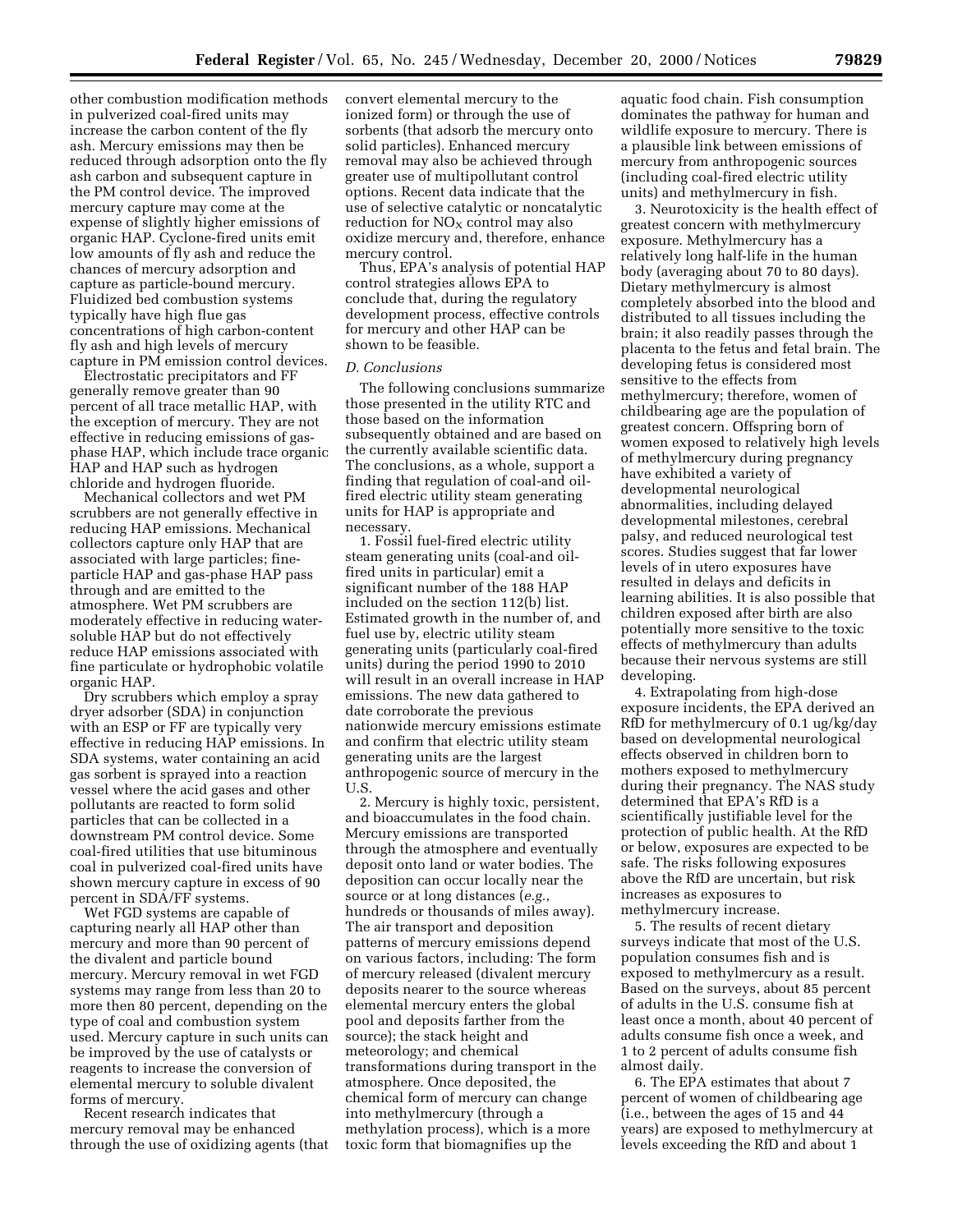percent of women have methylmercury exposures 3 to 4 times that level.

7. Exposure to methylmercury can have serious toxicologic effects on wildlife as well as on humans. Adverse effects to avian species and wildlife have been observed in laboratory studies at levels corresponding to fish tissue methylmercury concentrations that are exceeded by a significant percentage of fish sampled in lake surveys. Generally, wildlife consume fish from a much more limited geographic area than do humans which can result in elevated levels of mercury in certain fish-eating species in localized geographic areas. Those species can include kingfisher, river otter, racoon, loon, as well as some endangered species such as the Florida panther.

8. The EPA predicts that increased mercury deposition will lead to increased levels of methylmercury in fish, and that increased levels in fish will lead to toxicity in fish-eating birds and mammals, including humans. The NAS, in its July 2000 report, stated that ''because of the beneficial effects of fish consumption, the long-term goal needs to be a reduction in the concentrations of methylmercury in fish.'' The EPA agrees with that goal and believes that reducing emissions of mercury from electric utility steam generating units is an important step toward achieving the goal.

9. There are a number of alternative control strategies that are effective in controlling some of the HAP emitted from electric utility steam generating units. Recent data indicate that mercury, perhaps the hardest HAP to remove from the exhaust gas stream, can be effectively removed by using oxidizing agents or sorbents injected into the gas stream. Recent data also indicate the possibility for multipollutant control with other pollutants  $(e.g., NO<sub>X</sub>, SO<sub>2</sub>)$ , and PM), greatly reducing mercury control costs.

## **III. What Is EPA's Regulatory Finding?**

Based on the results of the study documented in the utility RTC, as well as subsequent analyses and other available information, the Administrator has concluded that mercury is both a public health concern and a concern in the environment. The Administrator has concluded that there is a plausible link between methylmercury concentrations in fish and mercury emissions from coal-fired electric utility steam generating units. Although the degree to which that linkage occurs cannot be estimated quantitatively now, the facts are that: There is a linkage between coal consumption and mercury emissions;

electric utility steam generating units are the largest domestic source of mercury emissions; and certain segments of the U.S. population (*i.e.,* the developing fetus, subsistence fish-eating populations) are believed to be at potential risk of adverse health effects due to mercury exposures resulting from consumption of contaminated fish. Further, there remain uncertainties regarding the extent of the public health impact from HAP emissions from oilfired electric utility steam generating units. Those facts and uncertainties lead the Administrator to find that regulation of HAP emissions from coal- and oilfired electric utility steam generating units under section 112 is appropriate and necessary. It is appropriate to regulate HAP emissions from coal- and oil-fired electric utility steam generating units under section 112 of the CAA because, as documented in the utility RTC and stated above, electric utility steam generating units are the largest domestic source of mercury emissions, and mercury in the environment presents significant hazards to public health and the environment. The NAS study confirms that mercury in the environment presents significant hazards to public health. Further, it is appropriate to regulate HAP emissions from such units because EPA has identified a number of control options which EPA anticipates will effectively reduce HAP emissions from such units. It is necessary to regulate HAP emissions from coal- and oil-fired electric utility steam generating units under section 112 of the CAA because the implementation of other requirements under the CAA will not adequately address the serious public health and environmental hazards arising from such emissions identified in the utility RTC and confirmed by the NAS study, and which section 112 is intended to address. Therefore, the EPA is adding coal- and oil-fired electric utility steam generating units to the list of source categories under section 112(c) of the CAA. As a part of developing a regulation, the effectiveness and costs of controls will be examined along with the level(s) of control that may be technically feasible.

In developing a regulation under section 112(d), the statute authorizes EPA to consider subcategorization of a source category. The emissions standard for existing sources cannot be less stringent than the average emissions limitation achieved by the best performing 12 percent of existing sources in the category or subcategory (the ''floor''). However, the EPA intends to develop a record to facilitate

consideration of subcategorization of the source category in setting the ''floor.'' Based on the information that EPA has to date, the EPA anticipates that a factual record will allow EPA to propose appropriate subcategories for this source category. In developing standards under section 112(d) to date, the EPA has based subcategorization on considerations such as: the size of a facility; the type of fuel used at the facility; and the plant type. The EPA also may consider other relevant factors such as geographic conditions in establishing subcategories. Once the source category is divided into subcategories, the EPA determines the ''floor'' for each subcategory and, in turn, the emissions standard independently for each subcategory. This approach has helped build flexibility in meeting environmental objectives in the past.

Once the floor is determined, the EPA can set an emissions standard that is more stringent than the floor if a tighter level of control is technically achievable and is justified. Factors that must be considered in deciding whether a more stringent standard than the floor is justified include: the cost of a more stringent standard; the energy requirements; and any non-air quality health and environmental factors.

Every source has to meet the level of a standard set under section 112(d), but not necessarily every individual unit at a source. Most electric generating plants have several units and so in meeting the standard there may be opportunity for lower cost solutions because the law allows for differences in reductions among units as long as the source as a whole is in compliance.

There is considerable interest in an approach to mercury regulation for power plants that would incorporate economic incentives such as emissions trading. Such an approach can reduce the cost of pollution controls by allowing for least-cost solutions among a universe of facilities that face different control costs. Trading also can allow for a greater level of control overall because it offers the opportunity for greater efficiency in achieving control. The EPA, however, recognizes and shares concerns about the local impacts of mercury emissions and any regulatory scheme for mercury that incorporates trading or other approaches that involve economic incentives must be constructed in a way that assures that communities near the sources of emissions are adequately protected. Thus, in developing a standard for utilities, the EPA should consider the legal potential for, and the economic effects of, incorporating a trading regime